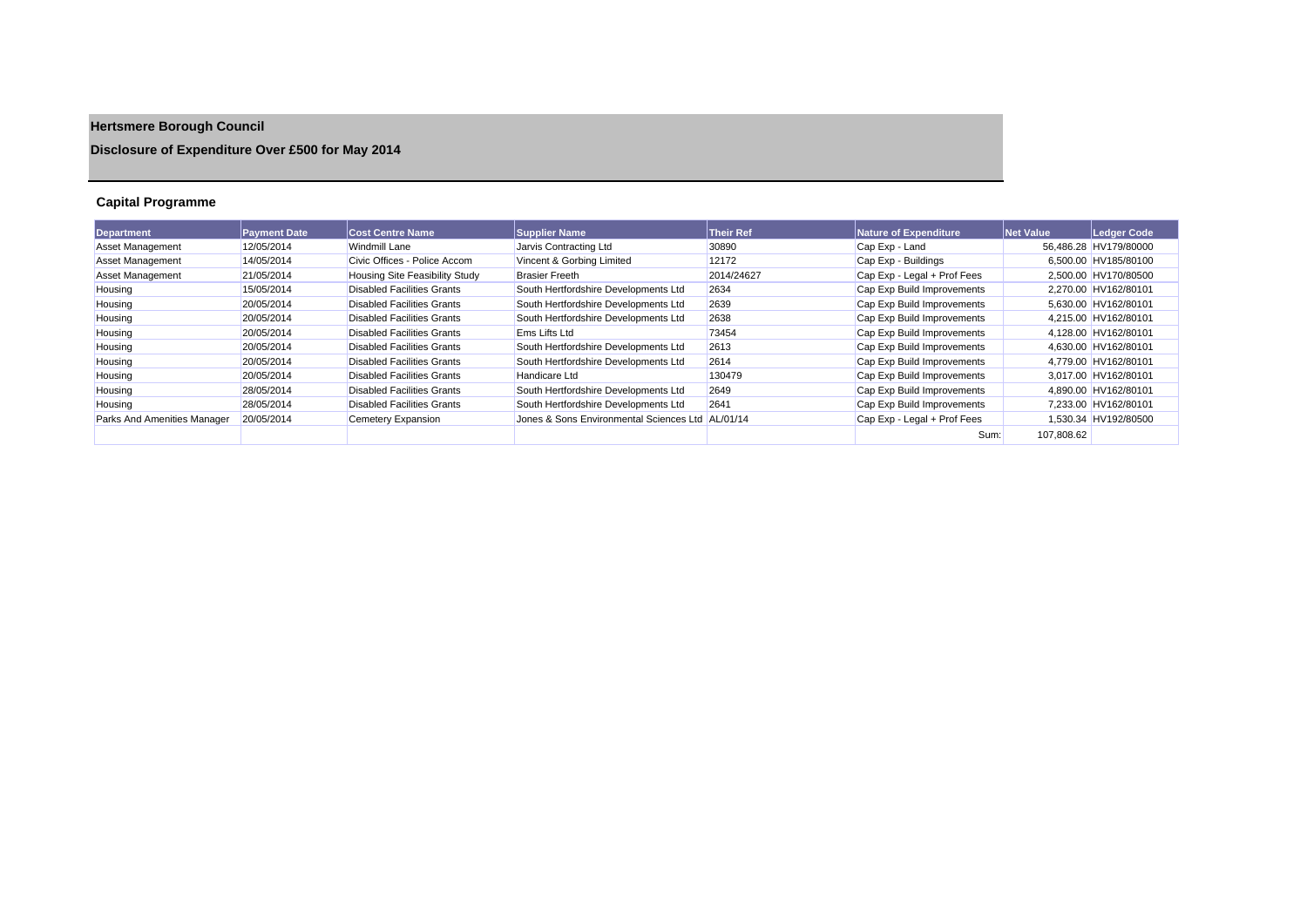## **Hertsmere Borough Council**

## **Disclosure of Expenditure Over £500 for May 2014**

#### **Revenue**

| Department               | <b>Payment Date</b> | <b>Cost Centre Name</b>          | <b>Supplier Name</b>                     | <b>Their Ref</b>      | <b>Nature of Expenditure</b>   | <b>Net Value</b> | <b>Ledger Code</b>    |
|--------------------------|---------------------|----------------------------------|------------------------------------------|-----------------------|--------------------------------|------------------|-----------------------|
| Anti Fraud Unit          | 06/05/2014          | Anti Fraud Unit                  | Manpower Uk Ltd                          | DI88323               | Salaries - Agency              |                  | 1,771.20 HJ830/01004  |
| <b>Anti Fraud Unit</b>   | 13/05/2014          | Anti Fraud Unit                  | Manpower Uk Ltd                          | DI89011               | Salaries - Agency              |                  | 1,868.55 HJ830/01004  |
| Anti Fraud Unit          | 20/05/2014          | Anti Fraud Unit                  | Manpower Uk Ltd                          | DI89561               | Salaries - Agency              |                  | 1,766.89 HJ830/01004  |
| Anti Fraud Unit          | 29/05/2014          | Anti Fraud Unit                  | Manpower Uk Ltd                          | DI90127               | Salaries - Agency              |                  | 897.84 HJ830/01004    |
| <b>Asset Management</b>  | 07/05/2014          | Bushey Museum - Rudolph Rd       | <b>Cleantec Services Ltd</b>             | 31148                 | Contract Cleaning              |                  | 595.51 HD121/02603    |
| Asset Management         | 07/05/2014          | <b>Civic Offices</b>             | <b>Cleantec Services Ltd</b>             | 31144                 | <b>Contract Cleaning</b>       |                  | 5,388.85 HN700/02603  |
| <b>Asset Management</b>  | 07/05/2014          | <b>Civic Offices</b>             | Macair Fmi Limited                       | 1806                  | <b>General Repairs</b>         |                  | 560.32 HN700/02009    |
| Asset Management         | 07/05/2014          | <b>Civic Offices</b>             | Semab Services                           | 1643                  | <b>General Repairs</b>         |                  | 1,124.50 HN700/02009  |
| <b>Asset Management</b>  | 06/05/2014          | <b>Asset Management</b>          | Manpower Uk Ltd                          | DI88323               | Salaries - Agency              |                  | 1,102.36 HB270/01004  |
| <b>Asset Management</b>  | 13/05/2014          | <b>Asset Management</b>          | Manpower Uk Ltd                          | DI89011               | Salaries - Agency              |                  | 1,263.81 HB270/01004  |
| Asset Management         | 12/05/2014          | <b>Furzefield Centre Pool</b>    | <b>Hertsmere Leisure</b>                 | OP/1024668            | <b>Service Contracts</b>       |                  | 2,212.43 HD202/02028  |
| Asset Management         | 12/05/2014          | <b>Wyllyotts Art Centre</b>      | <b>Hertsmere Leisure</b>                 | OP/1024670            | Electricity                    |                  | 2.212.34 HD100/02102  |
| Asset Management         | 12/05/2014          | <b>Civic Offices</b>             | W H Services                             | 018892                | <b>General Repairs</b>         |                  | 602.00 HN700/02009    |
| Asset Management         | 12/05/2014          | <b>Building Maintenance Prog</b> | Robyland Ltd                             | 13298                 | Asbestos Removal               |                  | 770.00 HD201/02051    |
| <b>Asset Management</b>  | 12/05/2014          | <b>Asset Management</b>          | Venn Group Limited                       | 945291                | Salaries - Agency              |                  | 960.57 HB270/01004    |
| Asset Management         | 14/05/2014          | <b>Building Maintenance Prog</b> | <b>Borras Construction Limited</b>       | 18940                 | <b>Building Repairs</b>        |                  | 1.316.25 HD201/02001  |
| Asset Management         | 14/05/2014          | <b>Civic Offices</b>             | Total Gas & Power Limited                | 99863153/14           | Gas                            |                  | 1,009.43 HN700/02101  |
| <b>Asset Management</b>  | 20/05/2014          | <b>Asset Management</b>          | Manpower Uk Ltd                          | DI89561               | Salaries - Agency              |                  | 1,078.06 HB270/01004  |
| Asset Management         | 21/05/2014          | <b>Civic Offices</b>             | Colt Service Ltd                         | 20064998              | <b>General Repairs</b>         |                  | 690.00 HN700/02009    |
| <b>Asset Management</b>  | 21/05/2014          | <b>Civic Offices</b>             | Npower Ltd                               | LGUPF4MM              | Electricity                    |                  | 6,959.80 HN700/02102  |
| Asset Management         | 21/05/2014          | <b>Civic Offices</b>             | Chubb Fire & Security Ltd                | 4605662               | <b>General Repairs</b>         |                  | 741.25 HN700/02009    |
| Asset Management         | 21/05/2014          | Properties Let To Housing        | F J French Limited                       | 1059                  | <b>Building Repairs</b>        |                  | 3,448.22 HK158/02001  |
| <b>Asset Management</b>  | 21/05/2014          | <b>Civic Offices</b>             | Designer Contracts Ltd                   | 032 40070             | <b>Building Repairs</b>        |                  | 1,436.00 HN700/02001  |
| Asset Management         | 21/05/2014          | <b>Asset Management</b>          | Venn Group Limited                       | 947247                | Salaries - Agency              |                  | 763.53 HB270/01004    |
| <b>Asset Management</b>  | 21/05/2014          | Garages                          | Elstree Property Maintenance Limited.    | 43693                 | <b>Building Repairs</b>        |                  | 519.00 HK110/02001    |
| Asset Management         | 21/05/2014          | Garages                          | Elstree Property Maintenance Limited.    | 44040                 | <b>Building Repairs</b>        |                  | 702.00 HK110/02001    |
| Asset Management         | 27/05/2014          | <b>Building Maintenance Prog</b> | Europa Nationwide Technical Services Ltd | M0033330              | <b>Building Repairs</b>        |                  | 1,354.05 HD201/02001  |
| Asset Management         | 27/05/2014          | Asset Management                 | Venn Group Limited                       | 949201                | Salaries - Agency              |                  | 997.52 HB270/01004    |
| <b>Asset Management</b>  | 29/05/2014          | <b>Asset Management</b>          | Manpower Uk Ltd                          | DI90127               | Salaries - Agency              |                  | 1.291.58 HB270/01004  |
| <b>Building Control</b>  | 07/05/2014          | Home Improvement Agency          | Mr W E Greeves                           | H/V/349               | Fees                           |                  | 888.00 HG101/04414    |
| Building Control         | 20/05/2014          | <b>Building Control</b>          | Mr W E Greeves                           | H/V/348               | Fees                           |                  | 758.50 HG100/04414    |
| Corporate Management     | 27/05/2014          | Corporate Management             | <b>Barclays Bank</b>                     | 33093697              | <b>Bank Charges</b>            |                  | 2,412.00 HB220/04404  |
| Corporate Support        | 06/05/2014          | Partnerships & Com Engagement    | <b>Rpt Consulting Limited</b>            | NR0203                | <b>Consultants Fees</b>        |                  | 1,000.00 HD600/05600  |
| Corporate Support        | 07/05/2014          | Partnerships & Com Engagement    | Idox Software Ltd                        | 101272                | Subscriptions - Other          |                  | 4,348.00 HD600/04707  |
| Corporate Support        | 12/05/2014          | Ward Improvement Scheme          | <b>Bushey Museum Trust</b>               | <b>WARD IMP GRANT</b> | Ward Improve Initiative Scheme |                  | 660.00 HD111/04930    |
| Corporate Support        | 12/05/2014          | Assistance To Vol Organisation   | <b>Community Action Hertsmere</b>        | 1425                  | Core Funding                   |                  | 20,000.00 HD110/04709 |
| Corporate Support        | 15/05/2014          | Ward Improvement Scheme          | Aldenham War Memorial Hall               | WIIS-1314-AW-DG       | Ward Improve Initiative Scheme |                  | 750.00 HD111/04930    |
| <b>Corporate Support</b> | 20/05/2014          | Assistance To Vol Organisation   | <b>Bushey Museum Trust</b>               | GRANT AID 14/15       | Core Funding                   |                  | 34.000.00 HD110/04709 |
| <b>Customer Services</b> | 06/05/2014          | <b>Civic Office Keepers</b>      | Proforce 1 Security Ltd                  | <b>PF337</b>          | Salaries - Agency              |                  | 1.041.00 HO300/01001  |
| <b>Customer Services</b> | 06/05/2014          | <b>Customers Services</b>        | Netcall Telecom Limited                  | MINV006019            | Software Licences              |                  | 8,804.00 HO100/04555  |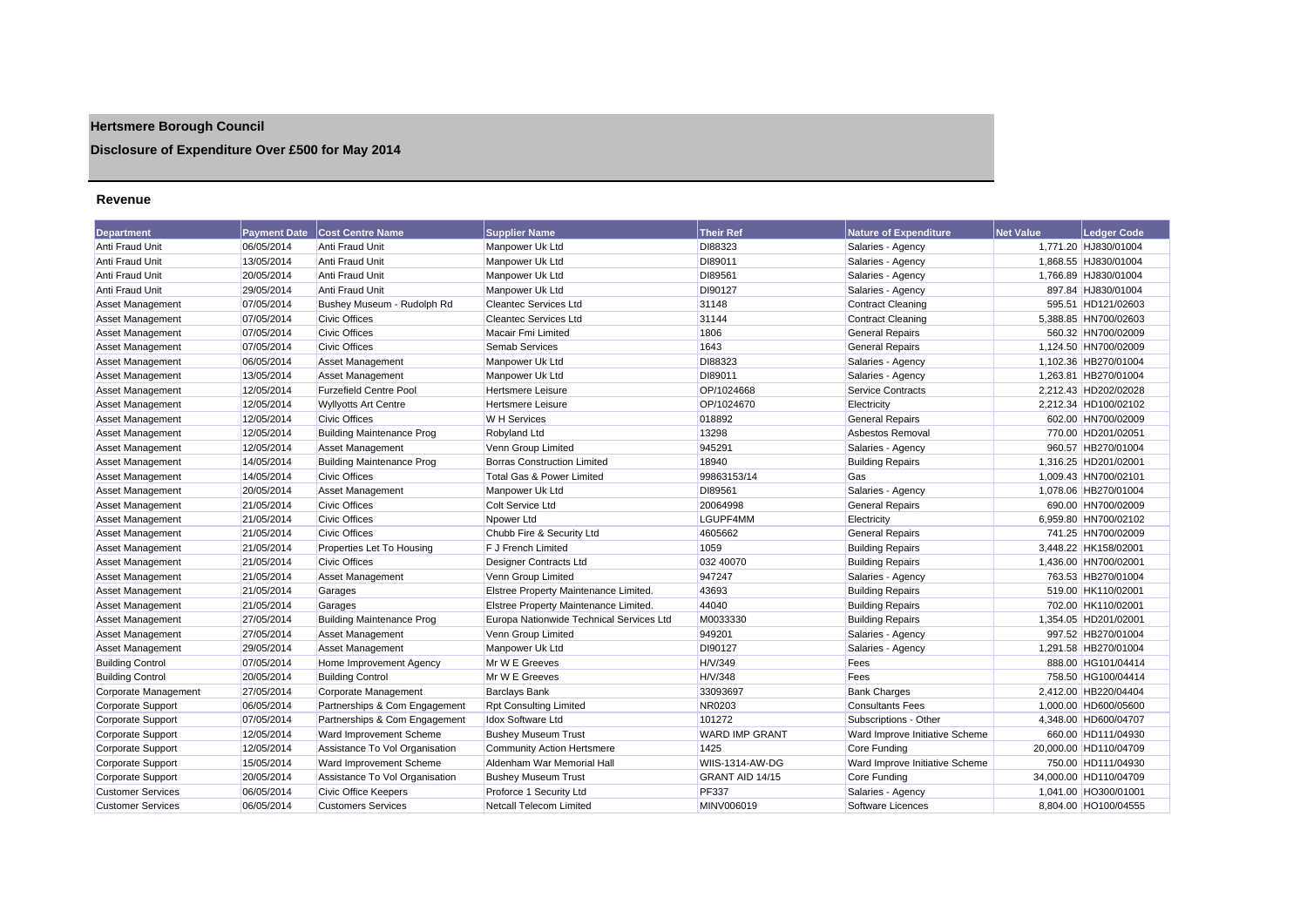| <b>Customer Services</b>        | 06/05/2014 | <b>Civic Office Keepers</b>   | Proforce 1 Security Ltd          | <b>PF336</b>  | Salaries - Agency           | 1,907.00 HO300/01001  |
|---------------------------------|------------|-------------------------------|----------------------------------|---------------|-----------------------------|-----------------------|
| Democratic Services Unit        | 06/05/2014 | <b>Legal Business Unit</b>    | Manpower Uk Ltd                  | DI88323       | Salaries - Agency           | 2,760.00 HN300/01004  |
| Democratic Services Unit        | 13/05/2014 | <b>Legal Business Unit</b>    | Manpower Uk Ltd                  | DI89011       | Salaries - Agency           | 3,306.97 HN300/01004  |
| Democratic Services Unit        | 20/05/2014 | <b>Legal Business Unit</b>    | <b>Thomson Reuters</b>           | 6800158414    | Legal Pubs + Updates        | 9,250.00 HN300/04307  |
| <b>Democratic Services Unit</b> | 20/05/2014 | <b>Legal Business Unit</b>    | Manpower Uk Ltd                  | DI89561       | Salaries - Agency           | 3,100.09 HN300/01004  |
| <b>Democratic Services Unit</b> | 29/05/2014 | <b>Legal Business Unit</b>    | Manpower Uk Ltd                  | DI90127       | Salaries - Agency           | 3,050.29 HN300/01004  |
| <b>Development Control</b>      | 06/05/2014 | Development Management        | Manpower Uk Ltd                  | DI88323       | Salaries - Agency           | 1,203.43 HG200/01004  |
| <b>Development Control</b>      | 13/05/2014 | Development Management        | Manpower Uk Ltd                  | DI89011       | Salaries - Agency           | 1,469.93 HG200/01004  |
| <b>Development Control</b>      | 12/05/2014 | Development Management        | Macdonald & Company              | 0000054156    | Salaries - Agency           | 4,460.80 HG200/01004  |
| <b>Development Control</b>      | 12/05/2014 | Development Management        | Macdonald & Company              | 0000054155    | Salaries - Agency           | 930.00 HG200/01004    |
| <b>Development Control</b>      | 12/05/2014 | Development Management        | Macdonald & Company              | 000054266     | Salaries - Agency           | 697.50 HG200/01004    |
| <b>Development Control</b>      | 12/05/2014 | <b>Planning Grants</b>        | The Landscape Partnership        | 24693         | <b>Consultants Fees</b>     | 1,700.00 HG210/05600  |
| <b>Development Control</b>      | 12/05/2014 | <b>Planning Grants</b>        | The Landscape Partnership        | 24692         | <b>Consultants Fees</b>     | 4,254.20 HG210/05600  |
| <b>Development Control</b>      | 12/05/2014 | Planning Improvement Project  | Anne Jagger                      | 13948         | Salaries - Agency           | 593.87 HG210/01001    |
| <b>Development Control</b>      | 12/05/2014 | Development Management        | <b>Banner Business Supplies</b>  | A-28106287    | Stationery + Office Supps   | 959.52 HG200/04303    |
| <b>Development Control</b>      | 12/05/2014 | Planning Improvement Project  | Anne Jagger                      | 14126/14092   | Salaries - Agency           | 1,508.38 HG210/01004  |
| <b>Development Control</b>      | 14/05/2014 | Development Management        | William Lawrence Advertising Ltd | 37884         | Advertising                 | 2,891.30 HG200/04901  |
| <b>Development Control</b>      | 15/05/2014 | Development Management        | Macdonald & Company              | 0000054356    | Salaries - Agency           | 1,131.50 HG200/01004  |
| <b>Development Control</b>      | 15/05/2014 | Development Management        | Macdonald & Company              | 0000054267    | Salaries - Agency           | 1,034.56 HG200/01004  |
| <b>Development Control</b>      | 14/05/2014 | Planning Improvement Project  | Anne Jagger                      | 14164         | Salaries - Agency           | 721.86 HG210/01004    |
| <b>Development Control</b>      | 20/05/2014 | Development Management        | Macdonald & Company              | 0000054461    | Salaries - Agency           | 899.00 HG200/01004    |
| <b>Development Control</b>      | 20/05/2014 | Planning Improvement Project  | Anne Jagger                      | 14201         | Salaries - Agency           | 848.00 HG210/01004    |
| <b>Development Control</b>      | 21/05/2014 | Development Management        | Macdonald & Company              | 0000054462    | Salaries - Agency           | 1,044.00 HG200/01004  |
| <b>Development Control</b>      | 29/05/2014 | Development Management        | Manpower Uk Ltd                  | DI90127       | Salaries - Agency           | 1,161.30 HG200/01004  |
| <b>Drainage Services</b>        | 06/05/2014 | <b>Drainage Consultancy</b>   | Manpower Uk Ltd                  | DI88323       | Salaries - Agency           | 505.13 HE640/01004    |
| <b>Drainage Services</b>        | 13/05/2014 | <b>Drainage Consultancy</b>   | Manpower Uk Ltd                  | DI89011       | Salaries - Agency           | 505.13 HE640/01004    |
| <b>Drainage Services</b>        | 13/05/2014 | Revenue Funded Drainage Schs  | Manpower Uk Ltd                  | DI89011       | Salaries - Agency           | 516.36 HE601/01004    |
| <b>Drainage Services</b>        | 12/05/2014 | Land Drainage Maintenance     | <b>Bsi Management Systems</b>    | 94028879/1000 | <b>Contractors Payments</b> | 2,254.00 HE600/05601  |
| <b>Drainage Services</b>        | 20/05/2014 | <b>Drainage Consultancy</b>   | Manpower Uk Ltd                  | DI89561       | Salaries - Agency           | 505.13 HE640/01004    |
| <b>Drainage Services</b>        | 29/05/2014 | <b>Drainage Consultancy</b>   | Manpower Uk Ltd                  | DI90127       | Salaries - Agency           | 505.13 HE640/01004    |
| <b>Drainage Services</b>        | 29/05/2014 | Land Drainage Maintenance     | Manpower Uk Ltd                  | DI90127       | Salaries - Agency           | 505.13 HE600/01004    |
| <b>Drainage Services</b>        | 29/05/2014 | Revenue Funded Drainage Schs  | Manpower Uk Ltd                  | DI90127       | Salaries - Agency           | 961.38 HE601/01004    |
| <b>Environmental Health</b>     | 06/05/2014 | <b>Environmental Health</b>   | Manpower Uk Ltd                  | DI88323       | Salaries - Agency           | 2,114.26 HF700/01004  |
| <b>Environmental Health</b>     | 13/05/2014 | <b>Environmental Health</b>   | Manpower Uk Ltd                  | DI89011       | Salaries - Agency           | 2,229.93 HF700/01004  |
| <b>Environmental Health</b>     | 12/05/2014 | <b>Environmental Health</b>   | The Answering Service Ltd        | 21447         | <b>Emergency Call Out</b>   | 690.67 HF700/04505    |
| <b>Environmental Health</b>     | 20/05/2014 | <b>Environmental Health</b>   | The Answering Service Ltd        | 21572         | <b>Emergency Call Out</b>   | 751.40 HF700/04505    |
| <b>Environmental Health</b>     | 20/05/2014 | <b>Environmental Health</b>   | Manpower Uk Ltd                  | DI89561       | Salaries - Agency           | 4,126.81 HF700/01004  |
| <b>Environmental Health</b>     | 29/05/2014 | <b>Environmental Health</b>   | Manpower Uk Ltd                  | DI90127       | Salaries - Agency           | 1,840.37 HF700/01004  |
| <b>Executive Directors</b>      | 07/05/2014 | <b>Executive Directors</b>    | <b>Hillrose Transport Ltd</b>    | 0930          | Mileage-Officers            | 589.00 HN400/03402    |
| <b>Executive Directors</b>      | 20/05/2014 | <b>Executive Directors</b>    | London Pensions Fund Authority   | <b>VAB399</b> | <b>Training External</b>    | 640.00 HN400/01403    |
| Finance                         | 06/05/2014 | Revenues + Benefits Unit      | Manpower Uk Ltd                  | DI88323       | Salaries - Agency           | 7,213.41 HN150/01004  |
| Finance                         | 13/05/2014 | Revenues + Benefits Unit      | Manpower Uk Ltd                  | DI89011       | Salaries - Agency           | 1,157.36 HN150/01004  |
| Finance                         | 12/05/2014 | Accountancy + Financial Servs | <b>Redactive Events Ltd</b>      | N6N7D2LFBWF   | <b>Training External</b>    | 954.00 HN100/01403    |
| Finance                         | 20/05/2014 | Revenues + Benefits Unit      | <b>Civica Uk Limited</b>         | M/RB022344    | Equip + Furn Funded By Rev  | 10,462.37 HN150/04001 |
| Finance                         | 20/05/2014 | Revenues + Benefits Unit      | Manpower Uk Ltd                  | DI89561       | Salaries - Agency           | 5,088.51 HN150/01004  |
| Finance                         | 29/05/2014 | Revenues + Benefits Unit      | Manpower Uk Ltd                  | DI90127       | Salaries - Agency           | 3,918.09 HN150/01004  |
| <b>General Expenses</b>         | 06/05/2014 | <b>General Expenses</b>       | Firstcare                        | 4081          | Medical                     | 833.33 HB100/01414    |
| <b>General Expenses</b>         | 12/05/2014 | <b>General Expenses</b>       | <b>Bond Dickenson Llp</b>        | 4172742       | Legal Fees - External       | 6,906.00 HB100/04415  |
| <b>General Expenses</b>         | 12/05/2014 | <b>General Expenses</b>       | <b>Hertsmere Leisure</b>         | OP/1024672    | Courier                     | 564.14 HB100/04450    |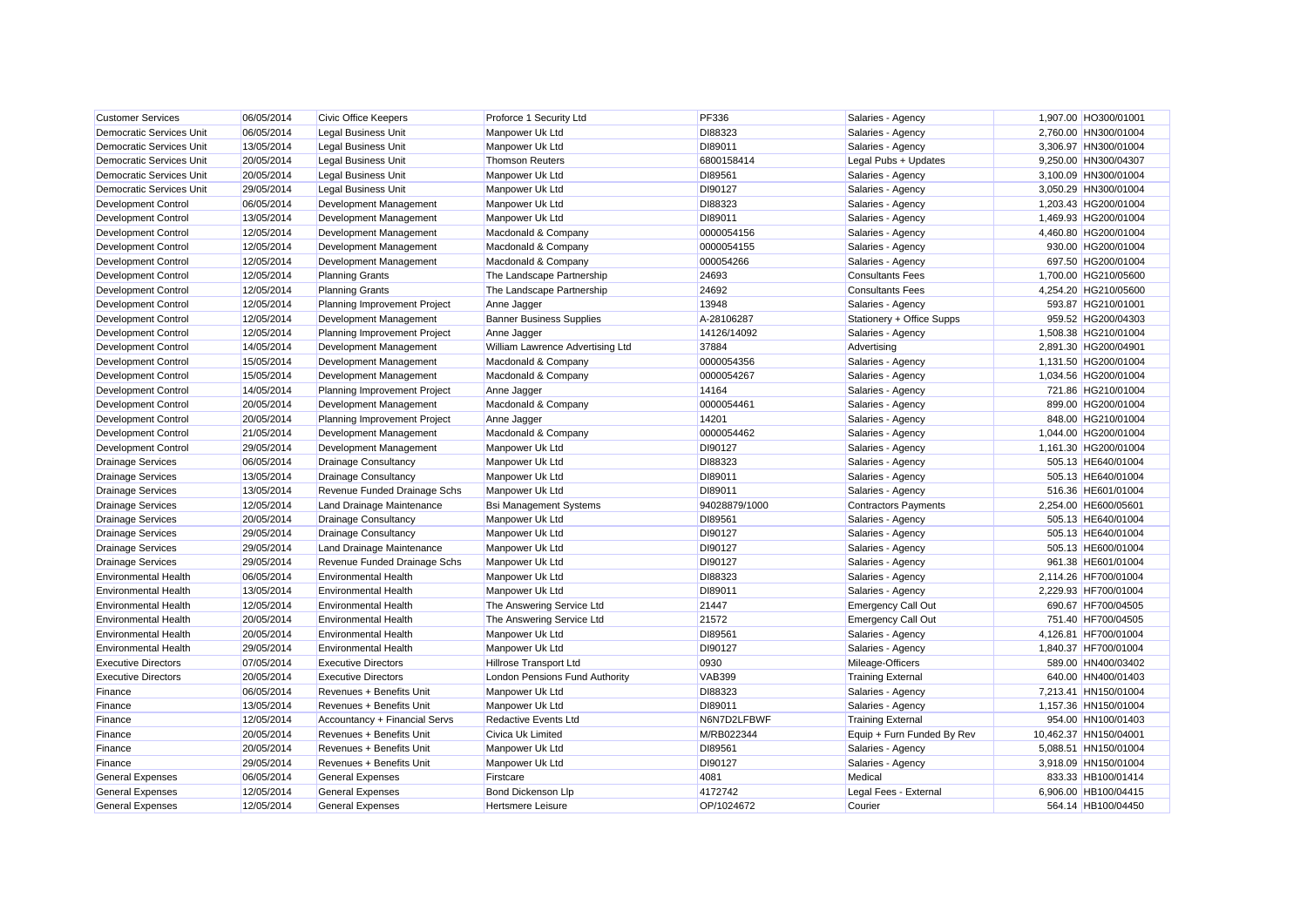| <b>General Expenses</b>          | 28/05/2014 | <b>General Expenses</b>   | Public-I                           | 3306       | Software Licences           | 9,922.00 HB100/04555 |
|----------------------------------|------------|---------------------------|------------------------------------|------------|-----------------------------|----------------------|
| <b>Highway Related Items</b>     | 12/05/2014 | <b>Street Name Plates</b> | Signway Supplies Ltd               | 26015      | <b>Contractors Payments</b> | 1,777.32 HH700/05601 |
| Housing                          | 15/05/2014 | Homelessness              | <b>Emergency Accommodation Ltd</b> | 4/1327     | Bed + Breakfast             | 1,020.00 HJ700/04725 |
| Housing                          | 15/05/2014 | Homelessness              | <b>Emergency Accommodation Ltd</b> | 4/1325     | Bed + Breakfast             | 1,740.00 HJ700/04725 |
| Housing                          | 15/05/2014 | Homelessness              | <b>Emergency Accommodation Ltd</b> | 4/1344     | Bed + Breakfast             | 1,440.00 HJ700/04725 |
| Housing                          | 15/05/2014 | Homelessness              | <b>Emergency Accommodation Ltd</b> | 4/1343     | Bed + Breakfast             | 1,056.00 HJ700/04725 |
| Housing                          | 15/05/2014 | <b>Homelessness</b>       | <b>Emergency Accommodation Ltd</b> | 4/1248     | Bed + Breakfast             | 1,140.00 HJ700/04725 |
| Housing                          | 15/05/2014 | Homelessness              | <b>Emergency Accommodation Ltd</b> | 4/1232     | Bed + Breakfast             | 812.00 HJ700/04725   |
| Housing                          | 15/05/2014 | Homelessness              | Assetgrove Lettings Ltd            | 4191       | Bed + Breakfast             | 735.00 HJ700/04725   |
| Housing                          | 15/05/2014 | Homelessness              | Assetgrove Lettings Ltd            | 3997       | Bed + Breakfast             | 1,080.00 HJ700/04725 |
| Housing                          | 15/05/2014 | Homelessness              | Assetgrove Lettings Ltd            | 4192       | Bed + Breakfast             | 600.00 HJ700/04725   |
| Housing                          | 15/05/2014 | Homelessness              | Assetgrove Lettings Ltd            | 4193       | Bed + Breakfast             | 595.00 HJ700/04725   |
| Housing                          | 15/05/2014 | Homelessness              | Assetgrove Lettings Ltd            | 4190       | Bed + Breakfast             | 735.00 HJ700/04725   |
| Housing                          | 15/05/2014 | Homelessness              | Assetgrove Lettings Ltd            | 4189       | Bed + Breakfast             | 1,100.00 HJ700/04725 |
| Housing                          | 15/05/2014 | Homelessness              | Assetgrove Lettings Ltd            | 4188       | Bed + Breakfast             | 1,350.00 HJ700/04725 |
| Housing                          | 15/05/2014 | Homelessness              | Assetgrove Lettings Ltd            | 4187       | Bed + Breakfast             | 1,200.00 HJ700/04725 |
| Housing                          | 15/05/2014 | Homelessness              | Assetgrove Lettings Ltd            | 4186       | Bed + Breakfast             | 1,290.00 HJ700/04725 |
| Housing                          | 15/05/2014 | Homelessness              | Assetgrove Lettings Ltd            | 4185       | Bed + Breakfast             | 1,200.00 HJ700/04725 |
| Housing                          | 15/05/2014 | Homelessness              | Assetgrove Lettings Ltd            | 4184       | Bed + Breakfast             | 1,950.00 HJ700/04725 |
| Housing                          | 15/05/2014 | Homelessness              | Assetgrove Lettings Ltd            | 4183       | Bed + Breakfast             | 1,500.00 HJ700/04725 |
| Housing                          | 15/05/2014 | Homelessness              | Assetgrove Lettings Ltd            | 4182       | Bed + Breakfast             | 1,200.00 HJ700/04725 |
| Housing                          | 15/05/2014 | Homelessness              | Assetgrove Lettings Ltd            | 4181       | Bed + Breakfast             | 960.00 HJ700/04725   |
| Housing                          | 15/05/2014 | Homelessness              | Assetgrove Lettings Ltd            | 4180       | Bed + Breakfast             | 1,350.00 HJ700/04725 |
| Housing                          | 15/05/2014 | Homelessness              | Assetgrove Lettings Ltd            | 4179       | Bed + Breakfast             | 1,650.00 HJ700/04725 |
| Housing                          | 15/05/2014 | Homelessness              | Assetgrove Lettings Ltd            | 4178       | Bed + Breakfast             | 1,050.00 HJ700/04725 |
| Housing                          | 15/05/2014 | Homelessness              | Assetgrove Lettings Ltd            | 4177       | Bed + Breakfast             | 1,050.00 HJ700/04725 |
| Housing                          | 15/05/2014 | Homelessness              | Assetgrove Lettings Ltd            | 4176       | Bed + Breakfast             | 840.00 HJ700/04725   |
| Housing                          | 15/05/2014 | Homelessness              | Assetgrove Lettings Ltd            | 4175       | Bed + Breakfast             | 1,350.00 HJ700/04725 |
| Housing                          | 15/05/2014 | Homelessness              | Assetgrove Lettings Ltd            | 4210       | Bed + Breakfast             | 650.00 HJ700/04725   |
| Housing                          | 15/05/2014 | Homelessness              | Assetgrove Lettings Ltd            | 4212       | Bed + Breakfast             | 1,125.00 HJ700/04725 |
| Housing                          | 15/05/2014 | Homelessness              | Civic Lodge Hotel                  | 2324       | Bed + Breakfast             | 1,650.00 HJ700/04725 |
| Housing                          | 15/05/2014 | Homelessness              | Civic Lodge Hotel                  | 2325       | Bed + Breakfast             | 1,650.00 HJ700/04725 |
| Housing                          | 15/05/2014 | Homelessness              | Civic Lodge Hotel                  | 2326       | Bed + Breakfast             | 1,800.00 HJ700/04725 |
| Housing                          | 15/05/2014 | Homelessness              | Shiraz Jivraj                      | 1060       | Bed + Breakfast             | 6,750.00 HJ700/04725 |
| Housing                          | 15/05/2014 | Homelessness              | Altwood Housing                    | 1626/14    | Bed + Breakfast             | 693.00 HJ700/04725   |
| Housing                          | 15/05/2014 | Homelessness              | Altwood Housing                    | 1626/12    | Bed + Breakfast             | 792.00 HJ700/04725   |
| Housing                          | 15/05/2014 | Homelessness              | Altwood Housing                    | 1626/11    | Bed + Breakfast             | 990.00 HJ700/04725   |
| Housing                          | 15/05/2014 | Homelessness              | Altwood Housing                    | 1626/10    | Bed + Breakfast             | 990.00 HJ700/04725   |
| Housing                          | 15/05/2014 | Homelessness              | Altwood Housing                    | 1626/9     | Bed + Breakfast             | 990.00 HJ700/04725   |
| Housing                          | 15/05/2014 | Homelessness              | Altwood Housing                    | 1626/8     | Bed + Breakfast             | 990.00 HJ700/04725   |
| Housing                          | 15/05/2014 | Homelessness              | Altwood Housing                    | 1626/6     | Bed + Breakfast             | 990.00 HJ700/04725   |
| Housing                          | 15/05/2014 | Homelessness              | Altwood Housing                    | 1626/5     | Bed + Breakfast             | 891.00 HJ700/04725   |
| Housing                          | 15/05/2014 | Homelessness              | Altwood Housing                    | 1626/4     | Bed + Breakfast             | 1,650.00 HJ700/04725 |
| Housing                          | 15/05/2014 | Homelessness              | Altwood Housing                    | 1626/3     | Bed + Breakfast             | 990.00 HJ700/04725   |
| Housing                          | 15/05/2014 | Homelessness              | Altwood Housing                    | 1626/2     | Bed + Breakfast             | 990.00 HJ700/04725   |
| Housing                          | 15/05/2014 | Homelessness              | Altwood Housing                    | 1626       | Bed + Breakfast             | 990.00 HJ700/04725   |
| Housing                          | 20/05/2014 | Single Homelessness       | <b>Herts Young Homeless</b>        | 580.001-15 | Salaries - Agency           | 5,500.00 HJ730/01001 |
| <b>Information Services Unit</b> | 06/05/2014 | Information Services (Is) | <b>Internal Systems Limited</b>    | 12033      | Internet + It Security      | 8.705.00 HN200/04538 |
| <b>Information Services Unit</b> | 12/05/2014 | Information Services (Is) | Dotted Eyes Ltd                    | 17137      | Salaries - Agency           | 2.250.00 HN200/01004 |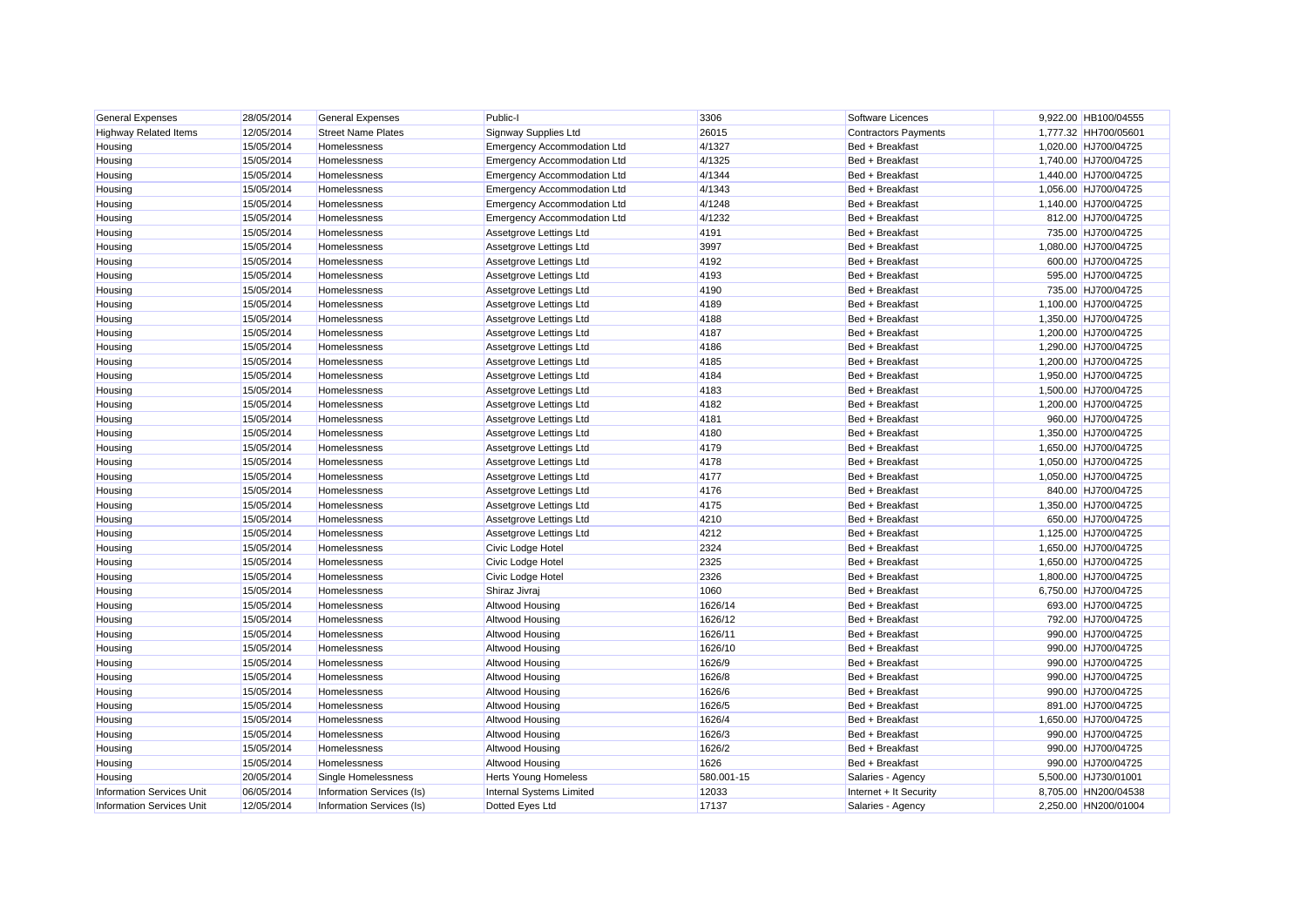| <b>Information Services Unit</b>      | 12/05/2014 | Information Services (Is)      | Swinford Consulting Ltd                  | HBC201404-IS      | It Managed Services         | 5,925.00 HN200/04570  |
|---------------------------------------|------------|--------------------------------|------------------------------------------|-------------------|-----------------------------|-----------------------|
| <b>Information Services Unit</b>      | 20/05/2014 | Civic Office Telephones        | Daisy Communications Ltd                 | 4249951           | Telephones- Bt Equipment    | 787.07 HN210/04504    |
| <b>Information Services Unit</b>      | 20/05/2014 | <b>Civic Office Telephones</b> | Daisy Communications Ltd                 | 4249951           | Telephones-C+W Calls        | 504.35 HN210/04553    |
| <b>Information Services Unit</b>      | 20/05/2014 | Information Services (Is)      | Softcat Ltd                              | INV00931335       | Software Licences           | 1,150.00 HN200/04555  |
| <b>Information Services Unit</b>      | 20/05/2014 | Information Services (Is)      | Cable And Wireless Communications        | UK13135019        | Internet + It Security      | 3,393.06 HN200/04538  |
| <b>Information Services Unit</b>      | 20/05/2014 | Information Services (Is)      | Cable And Wireless Communications        | UK10/042014/675   | Internet + It Security      | 999.00 HN200/04538    |
| Parking                               | 06/05/2014 | <b>Parking Services</b>        | Manpower Uk Ltd                          | DI88323           | Salaries - Agency           | 802.73 HH800/01004    |
| Parking                               | 13/05/2014 | <b>Parking Services</b>        | Manpower Uk Ltd                          | DI89011           | Salaries - Agency           | 1,004.28 HH800/01004  |
| Parking                               | 20/05/2014 | Cpz Design + Implementation    | William Lawrence Advertising Ltd         | 37885             | Advertising                 | 679.83 HH810/04901    |
| Parking                               | 20/05/2014 | <b>Parking Services</b>        | Civica Uk Limited                        | M/BL022051        | Software Licences           | 4,823.66 HH800/04555  |
| Parking                               | 20/05/2014 | <b>Parking Services</b>        | G4s Cash Solutions (Uk) Ltd              | 01706165          | <b>Security Services</b>    | 554.15 HH800/04440    |
| Parking                               | 20/05/2014 | <b>Parking Services</b>        | Manpower Uk Ltd                          | DI89561           | Salaries - Agency           | 806.20 HH800/01004    |
| Parking                               | 28/05/2014 | Cpz Design + Implementation    | Auckland Manufacturing Ltd T/A Pgm Signs | 12774             | <b>Contractors Payments</b> | 2,918.92 HH810/05601  |
| Parking                               | 28/05/2014 | <b>Parking Services</b>        | Auckland Manufacturing Ltd T/A Pgm Signs | 12774             | Repairs + Renewals          | 1,459.48 HH800/04002  |
| Parking                               | 29/05/2014 | <b>Parking Services</b>        | Manpower Uk Ltd                          | DI90127           | Salaries - Agency           | 1,007.76 HH800/01004  |
| Parks And Amenities Manager           | 06/05/2014 | <b>Bushey Rose Garden</b>      | J & S O'Connell                          | JS1231            | <b>General Repairs</b>      | 1,200.00 HD301/02009  |
| Parks And Amenities Manager           | 06/05/2014 | Parks                          | J & S O'Connell                          | JS1233            | <b>General Repairs</b>      | 1,744.00 HD300/02009  |
| Parks And Amenities Manager           | 07/05/2014 | Parks                          | Eezee Grip Surfacing Ltd                 | 149               | <b>General Repairs</b>      | 580.00 HD300/02009    |
| Parks And Amenities Manager           | 12/05/2014 | <b>Aboricultural Surveys</b>   | <b>Gristwood And Toms Limited</b>        | 27081             | <b>Contractors Payments</b> | 830.00 HD396/05601    |
| Parks And Amenities Manager           | 12/05/2014 | Parks                          | Rominar London Ltd                       | 11.102            | <b>Building Repairs</b>     | 840.00 HD300/02001    |
| Parks And Amenities Manager           | 14/05/2014 | Parks                          | J & S O'Connell                          | JS1234            | <b>General Repairs</b>      | 2,376.00 HD300/02009  |
| Parks And Amenities Manager           | 14/05/2014 | Parks                          | J & S O'Connell                          | JS1235            | <b>General Repairs</b>      | 1.760.00 HD300/02009  |
| Parks And Amenities Manager           | 14/05/2014 | Arboricultural Work-Bushey     | <b>Gristwood And Toms Limited</b>        | 27087             | <b>Contractors Payments</b> | 1,155.00 HD392/05601  |
| Parks And Amenities Manager           | 14/05/2014 | Parks                          | Total Gas & Power Limited                | 99863219/14       | Gas                         | 1,966.82 HD300/02101  |
| Parks And Amenities Manager           | 15/05/2014 | <b>Contract Cleaning</b>       | Ccs                                      | CCS 20140118      | <b>Contractors Payments</b> | 590.00 HD380/05601    |
| Parks And Amenities Manager           | 15/05/2014 | <b>Contract Cleaning</b>       | Danfo Uk Ltd                             | 0000002625        | <b>Contractors Payments</b> | 4,336.29 HD380/05601  |
| Parks And Amenities Manager           | 15/05/2014 | <b>Contract Cleaning</b>       | Danfo Uk Ltd                             | 0000002626        | <b>Contractors Payments</b> | 4,336.29 HD380/05601  |
| Parks And Amenities Manager           | 20/05/2014 | Allum Ln Cemetery+Closed Gnd   | John O'Conner Grounds Maintenance        | 46887             | Grave Digging               | 1,069.41 HE101/04441  |
| Parks And Amenities Manager           | 21/05/2014 | Allum Ln Cemetery+Closed Gnd   | F J French Limited                       | 1058              | <b>Building Repairs</b>     | 2,587.50 HE101/02001  |
| Parks And Amenities Manager           | 21/05/2014 | Arboricultural Work-B/Wood     | Gristwood And Toms Limited               | 26195             | <b>Contractors Payments</b> | 585.00 HD390/05601    |
| Parks And Amenities Manager           | 21/05/2014 | <b>Tree Planting-Bushey</b>    | <b>Gristwood And Toms Limited</b>        | 27084             | <b>Contractors Payments</b> | 597.00 HD395/05601    |
| Parks And Amenities Manager           | 21/05/2014 | Tree Planting-B/Wood           | <b>Gristwood And Toms Limited</b>        | 27084             | <b>Contractors Payments</b> | 3,119.00 HD393/05601  |
| Parks And Amenities Manager           | 21/05/2014 | Tree Planting-P/Bar            | <b>Gristwood And Toms Limited</b>        | 27084             | <b>Contractors Payments</b> | 1,330.00 HD394/05601  |
| Parks And Amenities Manager           | 21/05/2014 | Arboricultural Work-B/Wood     | <b>Gristwood And Toms Limited</b>        | 27089             | <b>Contractors Payments</b> | 1,800.00 HD390/05601  |
| <b>Planning Policy</b>                | 06/05/2014 | <b>Planning Policy</b>         | Manpower Uk Ltd                          | DI88323           | Salaries - Agency           | 1,066.85 HG300/01004  |
| <b>Planning Policy</b>                | 13/05/2014 | <b>Planning Policy</b>         | Manpower Uk Ltd                          | DI89011           | Salaries - Agency           | 1,200.17 HG300/01004  |
| <b>Planning Policy</b>                | 12/05/2014 | <b>Planning Policy</b>         | Aylesbury Vale District Council          | 267210            | Partnership Working         | 1,382.50 HG300/05600  |
| <b>Planning Policy</b>                | 12/05/2014 | <b>Planning Policy</b>         | Macdonald & Company                      | 0000054157/268    | Salaries - Agency           | 3,071.68 HG300/01004  |
| <b>Planning Policy</b>                | 14/05/2014 | <b>Planning Policy</b>         | <b>Cpt Events</b>                        | 102930            | <b>Training External</b>    | 500.00 HG300/01403    |
| <b>Planning Policy</b>                | 20/05/2014 | <b>Planning Policy</b>         | Manpower Uk Ltd                          | DI89561           | Salaries - Agency           | 1,188.66 HG300/01004  |
| <b>Planning Policy</b>                | 29/05/2014 | <b>Planning Policy</b>         | Manpower Uk Ltd                          | DI90127           | Salaries - Agency           | 1,162.87 HG300/01004  |
| <b>Print Services</b>                 | 20/05/2014 | Design + Print Services        | Df One Design                            | <b>HBC028</b>     | <b>Contractors Payments</b> | 560.00 HN900/05601    |
| <b>Print Services</b>                 | 20/05/2014 | Design + Print Services        | Hill & Garwood Printing Ltd              | 126213            | <b>Contractors Payments</b> | 2,154.00 HN900/05601  |
| <b>Print Services</b>                 | 27/05/2014 | Design + Print Services        | <b>Pitney Bowes Ltd</b>                  | 41290017          | <b>Postal Franking</b>      | 5,000.00 HN900/04506  |
| Procurement                           | 12/05/2014 | Procurement                    | Welwyn Hatfield Borough Council          | 20177318          | Partnership Working         | 11,220.00 HN800/01001 |
| Revenues                              | 27/05/2014 | <b>Council Tax</b>             | Company Barclaycard                      | <b>APRIL 2014</b> | <b>Court Costs</b>          | 942.00 HB610/04418    |
| Sports & Cultural Services            | 07/05/2014 | Sports Development             | <b>Hertfordshire Cricket Ltd</b>         | 00026             | <b>Special Events</b>       | 1,700.00 HD253/04916  |
| <b>Sports &amp; Cultural Services</b> | 12/05/2014 | Sports + Youth Development     | Hertsmere Leisure                        | OP/1024659        | <b>Premises Hire</b>        | 563.64 HD256/02201    |
| Sports & Cultural Services            | 14/05/2014 | <b>Sports Development</b>      | The Ultimate Promotion Company Ltd       | 37174             | Miscellaneous Expenses      | 542.10 HD253/04940    |
|                                       |            |                                |                                          |                   |                             |                       |